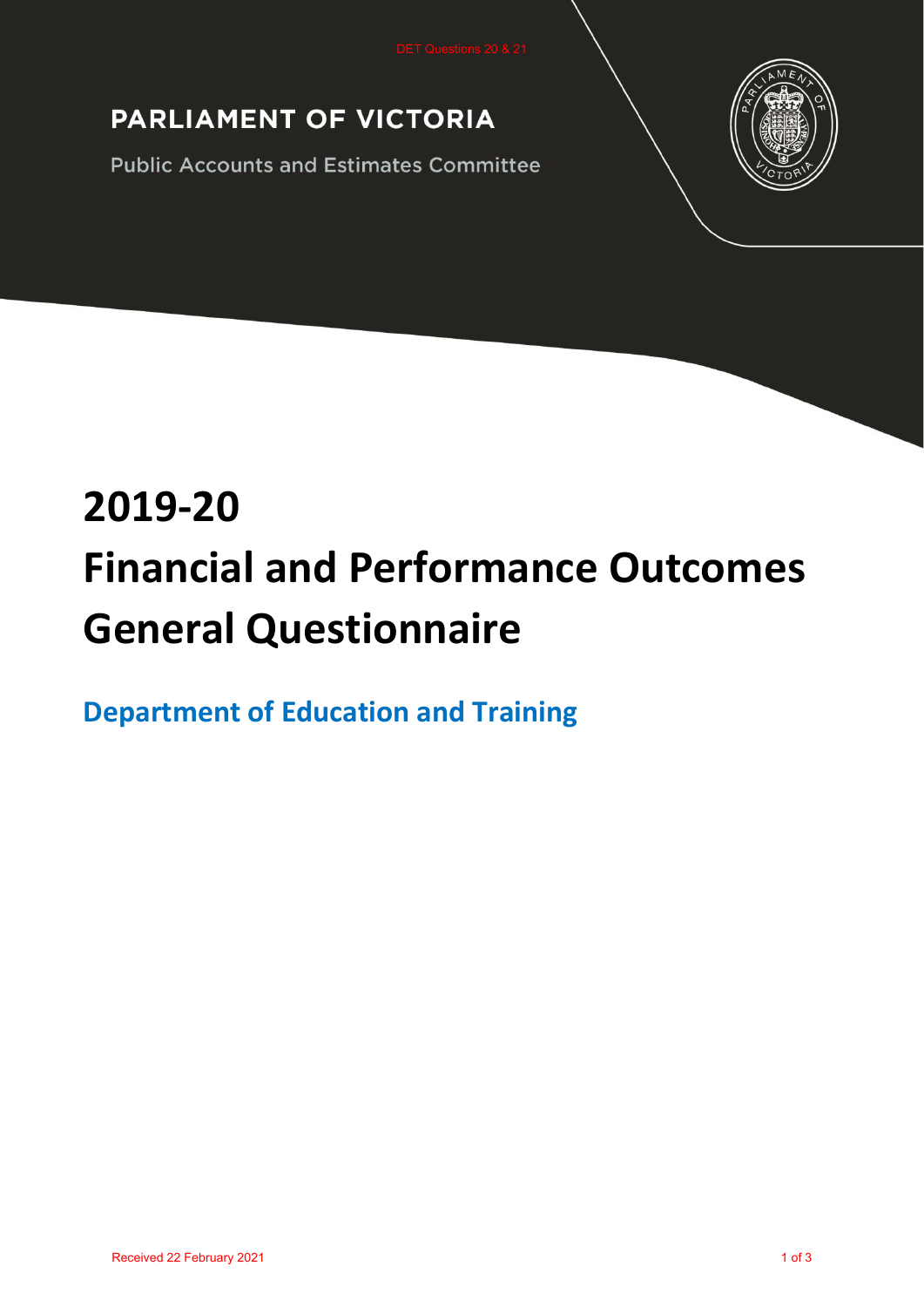## **Section G: Government decisions impacting on the finances**

#### **Question 20 (all departments and entities) Commonwealth Government decisions**

Please identify any Commonwealth Government decisions during 2019-20 which had not been anticipated/not been concluded before the finalisation of the State budget in 2019-20 and their impact(s) on the department's/entity's finances or activities during those years (including new funding agreements, discontinued agreements and changes to funding levels). Please quantify the impact on income and expenses where possible.

| <b>Commonwealth Government decision</b>                          | <b>Impact(s) in 2019-20</b> |                          |
|------------------------------------------------------------------|-----------------------------|--------------------------|
|                                                                  | on income (\$ million)      | on expenses (\$ million) |
| National Skills and Workforce Development SPP <sup>(i)</sup>     | -0.3                        | -0.3                     |
| Quality Schools Funding (Non-Government Schools) <sup>(ii)</sup> | 169.9                       | 169.9                    |
| National School Chaplaincy Program NP (i)                        | 0.3                         | 0.3                      |
| Local Schools Community Fund (i)                                 | 7.8                         | 7.8                      |

Note:

- (i) Reflects funding announced by the Commonwealth after the State Budget.
- (ii) Reflects increase in Commonwealth funding due to variance between *2019–20 State Budget* forecasts and actuals for the non-government sector. This includes the Commonwealth COVID-19 related incentive for Non-Government schools funding brought forward from 2020–21.